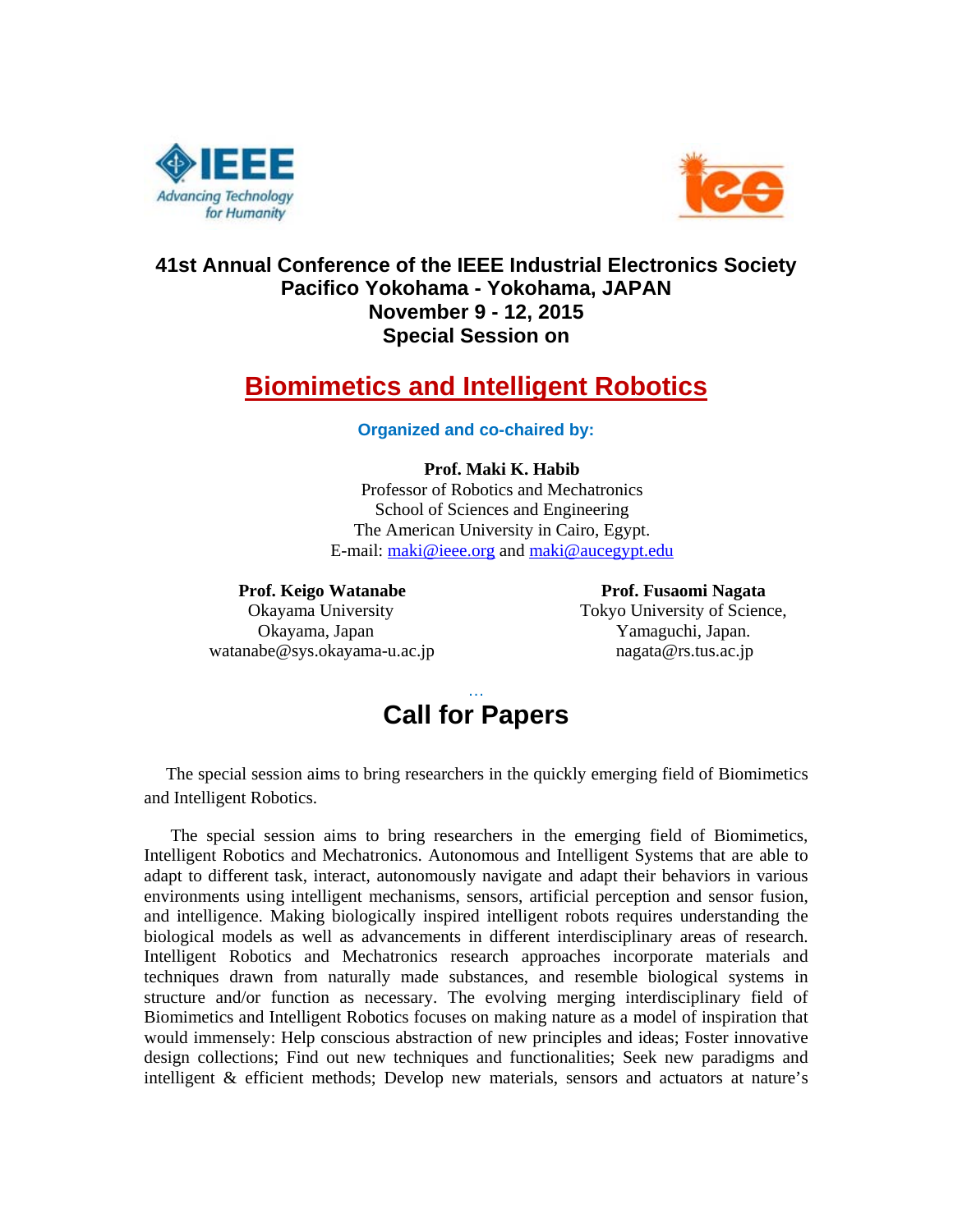scale; Design new streams of intelligent machines, mechanisms, robots, systems, devices, algorithms, etc.

The session enables researchers in the field to present their new findings and contribute to latest developments.

Topics of interest include, but are not limited to:

- $\checkmark$  Intelligent Robotics : Control, Navigation and Mechanisms
- $\checkmark$  Bioinspiration: Control, Navigation and Mechanisms
- $\checkmark$  Human Adaptive and Friendly Mechatronics
- $\checkmark$  Bioinspiration and Smart Sensors
- $\checkmark$  Bioinpiration and Actuators
- $\checkmark$  Bioinspiration: Learning Techniques and Computational Intelligence
- $\checkmark$  Biomechatronics, Biomedical and Robotics
- $\checkmark$  Bioinspiration and Control
- $\checkmark$  Bionic Human and Artificial Muscles
- $\checkmark$  Bioinpiration and Smart MEM/NEM Materials for Robots
- $\checkmark$  Bionics Robots
- $\checkmark$  EEG and EMG Controlled Exoskeleton

# **Submission of papers: Final Deadline April 15, 2015**

Please not when you upload your paper for special session to select:

**SS09**: **Biomimetics and Intelligent Robotics**

All the instructions for paper submission are included in the conference website: http://iecon2015.com/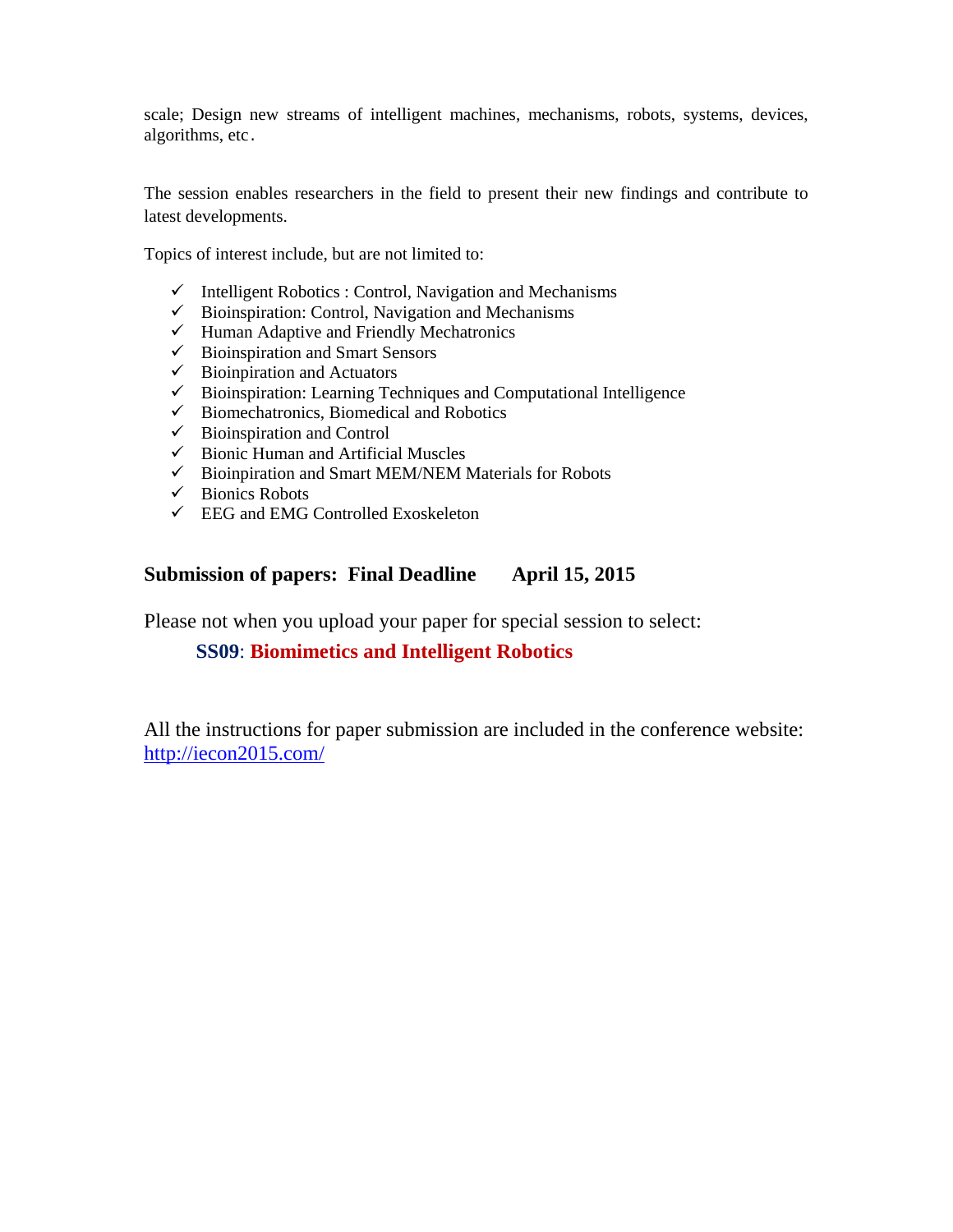### **Biography of the Organizer:**

**Prof Maki K. Habib** obtained his D.E.S in Intelligent Robotics from the University of Tsukuba, Japan. He was a selected research scientist at RIKEN, Japan, and senior researcher at RISO-Laboratories, Japan, and visiting researcher at EPFL-Lausanne, Switzerland. He was a visiting expert under Asian Development Bank (ADB), Associate Professor at UTM, Malaysia, and a Senior Manager at MCRIA, Malaysia. Then, he was a senior research scientist with GMD, Japan, leading Telecooperation group, Associate Professor with Monash University and leading the Mechatronics Engineering Programme. He was appointed as a full Professor of Robotics and Mechatronics at Swinburne University. Then, he was an invited Professor at KAIST, Korea, Visiting Professor at Saga University, Japan, and since Sept. 2007 he is a full Professor at AUC. Prof. Habib edited seven books, published 17 book chapters and more than 240 papers at international journals and conferences. His main area of research are focusing on human adaptive and friendly Mechatronics, autonomous navigation, service robots and humanitarian demining, biomimetic robots, telecooperation, distributed teleoperation and collaborative control, wireless sensor networks and ambient intelligence. Prof. Habib organized successful many special issue at international journals and special sessions at international conferences including IEEE IECON.

**Keigo Watanabe** received B.E. and M.E. degrees in Mechanical Engineering from the University of Tokushima in 1976 and 1978, respectively, and a D.E. degree in Aeronautical Engineering from Kyushu University in 1984. From 1980 to 1985, he was a research associate in Kyushu University. From 1985 to 1990, he was an Associate Professor in the College of Engineering, Shizuoka University. From April 1990 to March 1993 he was an Associate Professor, and from April 1993 to March 1998 he was a full Professor in the Department of Mechanical Engineering at Saga University. From April 1998, he was with the Department of Advanced Systems Control Engineering, Graduate School of Science and Engineering, Saga University. Currently, he is with the Department of Intelligent Mechanical Systems, Graduate School of Natural Science and Technology, Okayama University, Japan. His research interests include intelligent signal processing and control using softcomputing, bio- inspired robotics, and nonholonomic systems.